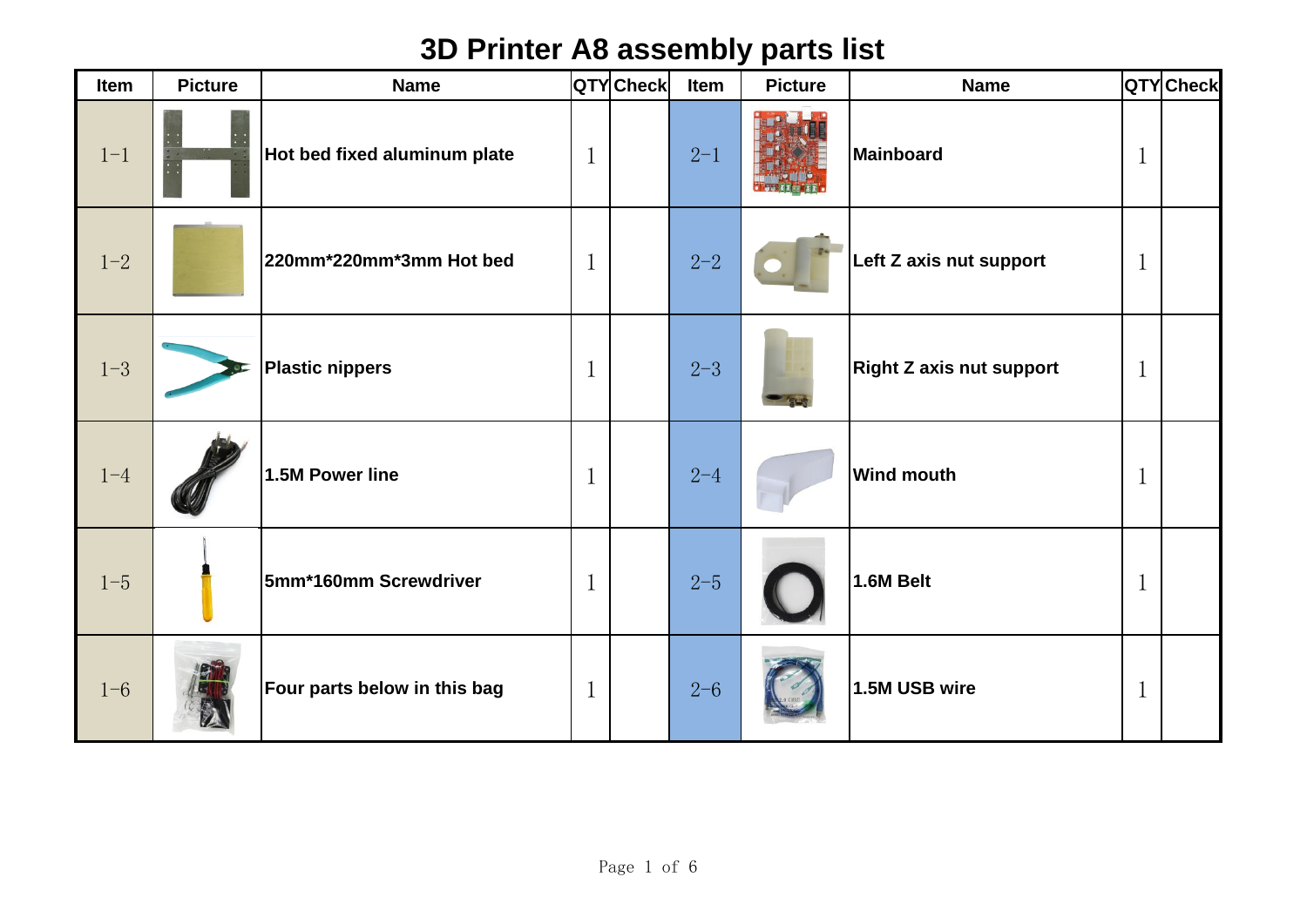| Item        | <b>Picture</b> | <b>Name</b>                              |             | QTYCheck | Item        | <b>Picture</b> | <b>Name</b>                     |                | QTYCheck |
|-------------|----------------|------------------------------------------|-------------|----------|-------------|----------------|---------------------------------|----------------|----------|
| $1 - 6 - 1$ |                | 40*10 Fan                                | 1           |          | $2 - 7$     |                | 5015 Air blower                 | 1              |          |
| $1 - 6 - 2$ |                | 40*11 Cooling fin                        | 1           |          | $2 - 8$     |                | Y axis belt bearing support     | $\mathbf 1$    |          |
| $1 - 6 - 3$ |                | Fan cover                                | 1           |          | $2 - 9$     |                | Seven parts below in this bag   | $\mathbf 1$    |          |
| $1 - 6 - 4$ |                | M3*45 Screw<br>2pcs<br>M3 Spacer<br>8pcs | 1           |          | $2 - 9 - 1$ |                | Z axis Limit switch fixed plate | $\overline{2}$ |          |
| $1 - 7$     |                | <b>Screw bag include below screws</b>    | $\mathbf 1$ |          | $2 - 9 - 2$ |                | Y axis motor support            | 1              |          |
| $1 - 7 - 1$ |                | M3*18 screw<br>52pcs                     | 1           |          | $2 - 9 - 3$ |                | Y axis Limit switch fixed plate | $\mathbf 1$    |          |
| $1 - 7 - 2$ |                | M3 Nut<br>64pcs                          | 1           |          | $2 - 9 - 4$ | $\bullet$      | Y axis belt fixation clamp      | $\overline{2}$ |          |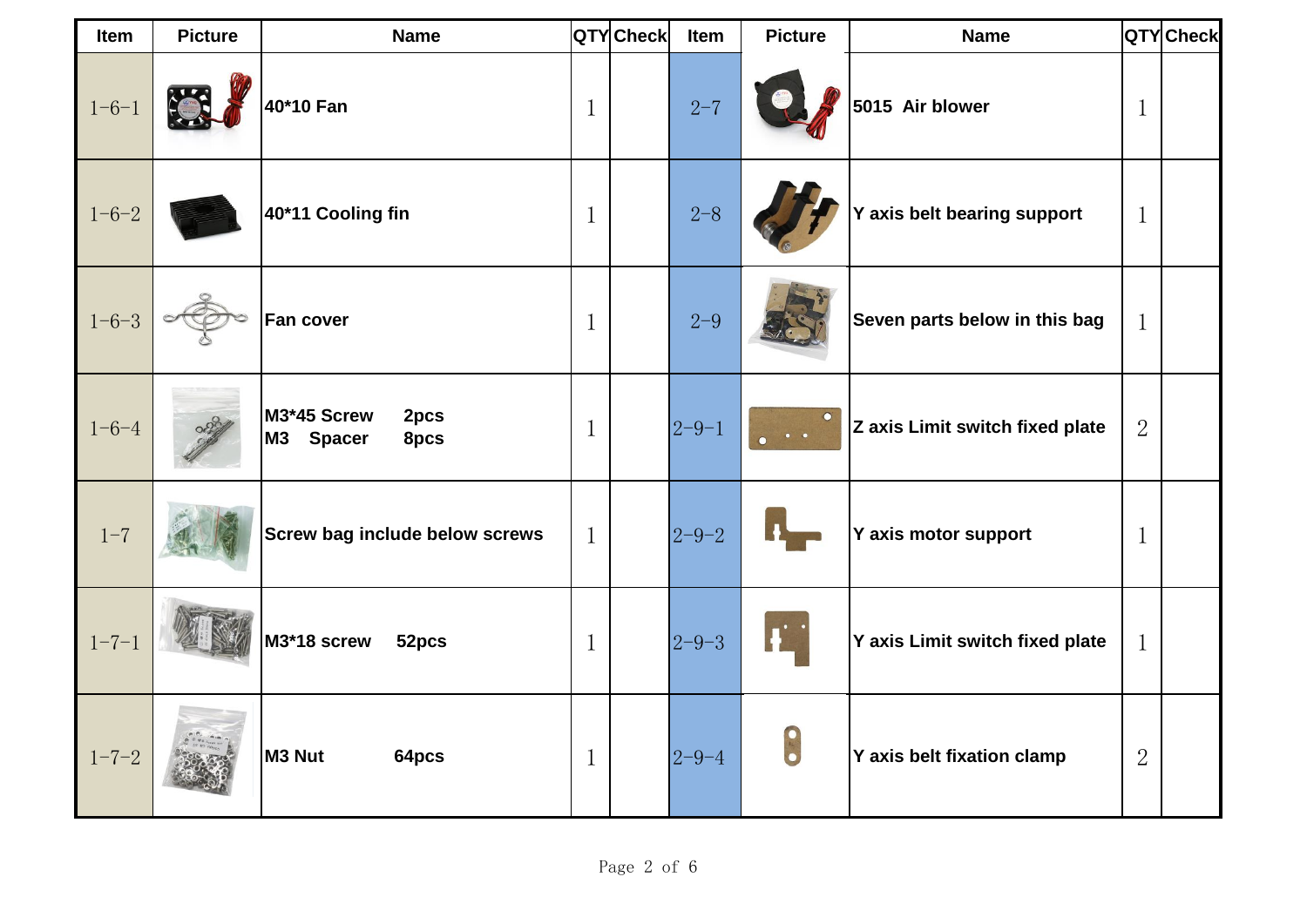| Item        | <b>Picture</b> | <b>Name</b>                                                      |              | QTYCheck | Item        | <b>Picture</b> | <b>Name</b>                                       |                 | QTY Check |
|-------------|----------------|------------------------------------------------------------------|--------------|----------|-------------|----------------|---------------------------------------------------|-----------------|-----------|
| $1 - 7 - 3$ |                | <b>M8 Nut</b><br>16pcs<br><b>M8 Spacer</b><br>12pcs              | $\mathbf 1$  |          | $2 - 9 - 5$ |                | Guide rod back up plate                           | $6\overline{6}$ |           |
| $1 - 7 - 4$ |                | M4*8 screw<br>28pcs<br>M4*14 screw<br>4pcs                       | $\mathbf{1}$ |          | $2 - 10$    |                | Side support plate                                | $\overline{2}$  |           |
| $1 - 7 - 5$ |                | M3*30 screw<br>14pcs                                             | $\mathbf 1$  |          | $2 - 11$    |                | <b>Filament support plate</b>                     | $\overline{2}$  |           |
| $1 - 7 - 6$ |                | M3*12 screw<br>15pcs                                             | $\mathbf{1}$ |          | $2 - 12$    |                | <b>Filament support plate</b><br>connecting plate | $\overline{2}$  |           |
| $1 - 7 - 7$ |                | M2*12 screw<br>6pcs<br>wing nut<br>4pcs<br><b>Spring</b><br>4pcs | $\mathbf{1}$ |          | $2 - 13$    |                | Screen baffle plate                               | 1               |           |
| $1 - 7 - 8$ |                | M3*20 screw<br>4pcs<br>M2.3*10screw 6pcs                         | $\mathbf{1}$ |          | $2 - 14$    |                | Z axis motor support Plate                        | $\overline{4}$  |           |
| $1 - 8$     |                | Three parts below in this bag                                    | $\mathbf{1}$ |          | $2 - 15$    |                | 8GB TF card and card reader                       | 1               |           |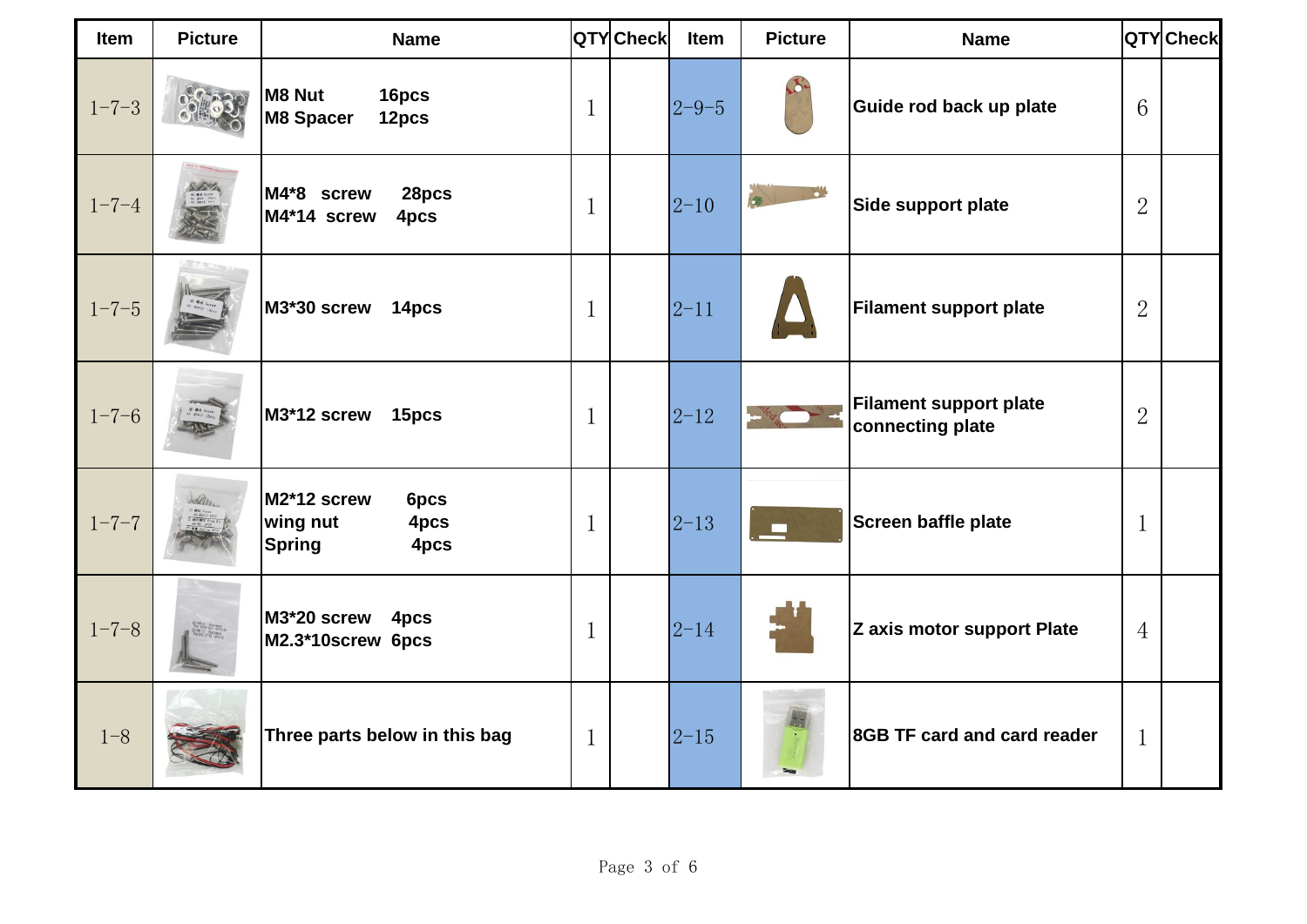| Item        | <b>Picture</b> | <b>Name</b>                                                             |                | <b>QTY</b> Check | Item    | <b>Picture</b>                                                                                                                                                                                                                                                                                                                                      | <b>Name</b>                 |                | QTYCheck |
|-------------|----------------|-------------------------------------------------------------------------|----------------|------------------|---------|-----------------------------------------------------------------------------------------------------------------------------------------------------------------------------------------------------------------------------------------------------------------------------------------------------------------------------------------------------|-----------------------------|----------------|----------|
| $1 - 8 - 1$ |                | Wire 65CM                                                               | 1              |                  | $3 - 1$ |                                                                                                                                                                                                                                                                                                                                                     | <b>Bottom support plate</b> | $\mathbf{1}$   |          |
| $1 - 8 - 2$ |                | Z Limit switch A 20CM<br>X Limit switch B 50CM<br>Y Limit switch C 50CM | 3              |                  | $3 - 2$ | $\mathbf{r}$<br>$\Lambda$                                                                                                                                                                                                                                                                                                                           | Top support plate           | $\mathbf{1}$   |          |
| $1 - 8 - 3$ |                | Pillar washer M3*7<br>4pcs<br>Pillar washer M3*15 4pcs                  | 8              |                  | $3 - 3$ | $\begin{picture}(10,10) \put(0,0){\line(1,0){10}} \put(10,0){\line(1,0){10}} \put(10,0){\line(1,0){10}} \put(10,0){\line(1,0){10}} \put(10,0){\line(1,0){10}} \put(10,0){\line(1,0){10}} \put(10,0){\line(1,0){10}} \put(10,0){\line(1,0){10}} \put(10,0){\line(1,0){10}} \put(10,0){\line(1,0){10}} \put(10,0){\line(1,0){10}} \put(10,0){\line(1$ | <b>Back plate</b>           | $\mathbf{1}$   |          |
| $1 - 9$     |                | Three parts below in this bag                                           | $\mathbf 1$    |                  | $3 - 4$ |                                                                                                                                                                                                                                                                                                                                                     | <b>Front plate</b>          | $\mathbf 1$    |          |
| $1 - 9 - 1$ |                | 3mm*130mm Screwdriver                                                   | $\mathbf 1$    |                  | $3 - 5$ |                                                                                                                                                                                                                                                                                                                                                     | Support plate lock plate    | $\overline{2}$ |          |
| $1 - 9 - 2$ |                | Hex wrench M1.5<br>Hex wrench M2<br>Hex wrench M2.5<br>Hex wrench M3    | $\overline{4}$ |                  | $3 - 6$ |                                                                                                                                                                                                                                                                                                                                                     | Z axis motor fixed plate    | $\overline{2}$ |          |
| $1 - 9 - 3$ |                | Open spanner                                                            | 1              |                  | $3 - 7$ | $\frac{1}{2}$                                                                                                                                                                                                                                                                                                                                       | Y axis motor fixed plate    | $\mathbf 1$    |          |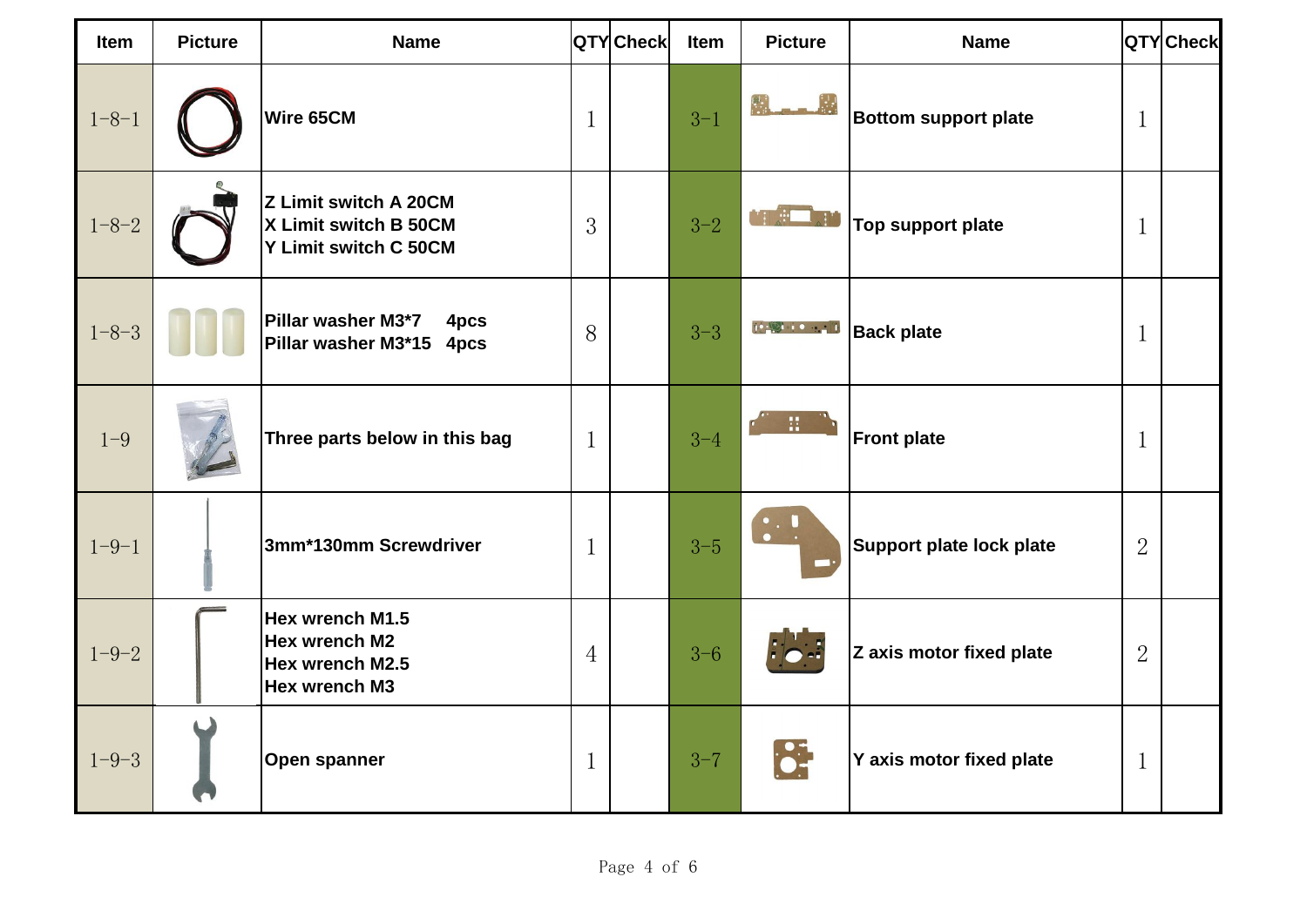| Item         | <b>Picture</b> | <b>Name</b>                  |                | QTYCheck | Item     | <b>Picture</b> | <b>Name</b>           |                | QTY Check |
|--------------|----------------|------------------------------|----------------|----------|----------|----------------|-----------------------|----------------|-----------|
| $1 - 10$     |                | Four parts below in this bag | $\mathbf{1}$   |          | $3 - 8$  |                | <b>Extruder</b>       | $\mathbf{1}$   |           |
| $1 - 10 - 1$ |                | 4.5M Winding pipe            | $\mathbf{1}$   |          | $3 - 9$  |                | X axis motor          | $\mathbf{1}$   |           |
| $1 - 10 - 2$ |                | <b>Belting</b>               | 10             |          | $3 - 10$ |                | Y axis motor          | $\mathbf{1}$   |           |
| $1 - 10 - 3$ | 76             | $R$ clip                     | 3              |          | $3 - 11$ |                | Z axis motor          | $\overline{2}$ |           |
| $1 - 10 - 4$ |                | <b>Locating piece</b>        | $\overline{2}$ |          | $3 - 12$ |                | <b>Linear bearing</b> | $\overline{7}$ |           |